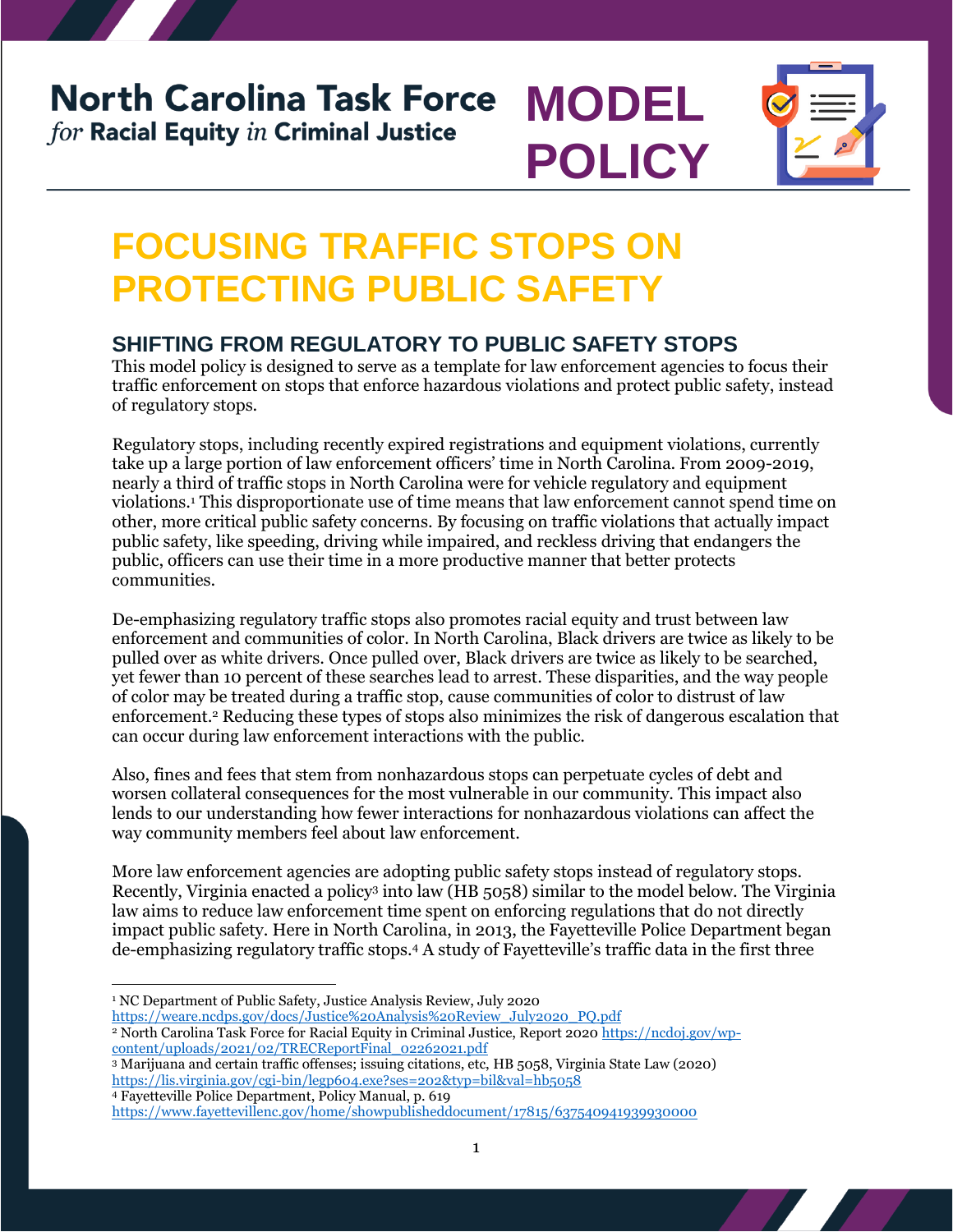### **North Carolina Task Force MODEL** for Racial Equity in Criminal Justice





years (2013-2016) after the policy was implemented shows fewer traffic crashes and injuries. Traffic fatalities dropped by 28 percent, crashes resulting in injuries dropped by 23 percent, and total crashes dropped by 13 percent. Traffic stop disparities also fell – the percentage of traffic stops of Black drivers declined by seven percent and the Black vs. white stop rate ratio dropped by 21 percent. The Fayetteville Police Department's focus on non-regulatory traffic stops led to dramatic overall improvements in public safety.<sup>5</sup>

#### **IMPLEMENTING THIS POLICY**

Current and retired police chiefs and sheriffs, policy experts, researchers, and law enforcement leaders' organizations helped draft this document, resulting in a model policy informed by years of expertise in the field. For some agencies, this model policy is comprehensive whereas for others, only portions of it will be relevant.

Before implementing policy changes, it is important to conduct training on new policies and for leadership to signal the culture change that must accompany and support changes in policy. We encourage those adopting this or similar policies to examine and understand their own traffic stop data and explicitly tie this reform to the philosophy of community policing. That connection will help increase trust between law enforcement and the communities they serve.

If your agency encounters implementation challenges with this policy shift, the drafters of this policy commit to supporting its users. For additional support, contact the Task Force at [criminaljustice@ncdoj.gov.](mailto:criminaljustice@ncdoj.gov)

#### **ABOUT THE TASK FORCE FOR RACIAL EQUITY IN CRIMINAL JUSTICE**

The North Carolina Task Force for Racial Equity in Criminal Justice, which is co-chaired by Supreme Court Associate Justice Anita Earls and Attorney General Josh Stein, was established in June 2020 and made a recommendation to prioritize traffic stops that improve traffic safety. For more information about the Task Force, please visit <http://ncdoj.gov/trec> or email [criminaljustice@ncdoj.gov.](mailto:criminaljustice@ncdoj.gov)

 $\overline{a}$ <sup>5</sup> Mike Dolan Fliss, Frank Baumgartner, et. Al., Re-prioritizing traffic stops to reduce motor vehicle crash outcomes and racial disparities, *Injury Epidemiology* (2020), <https://injepijournal.biomedcentral.com/articles/10.1186/s40621-019-0227-6>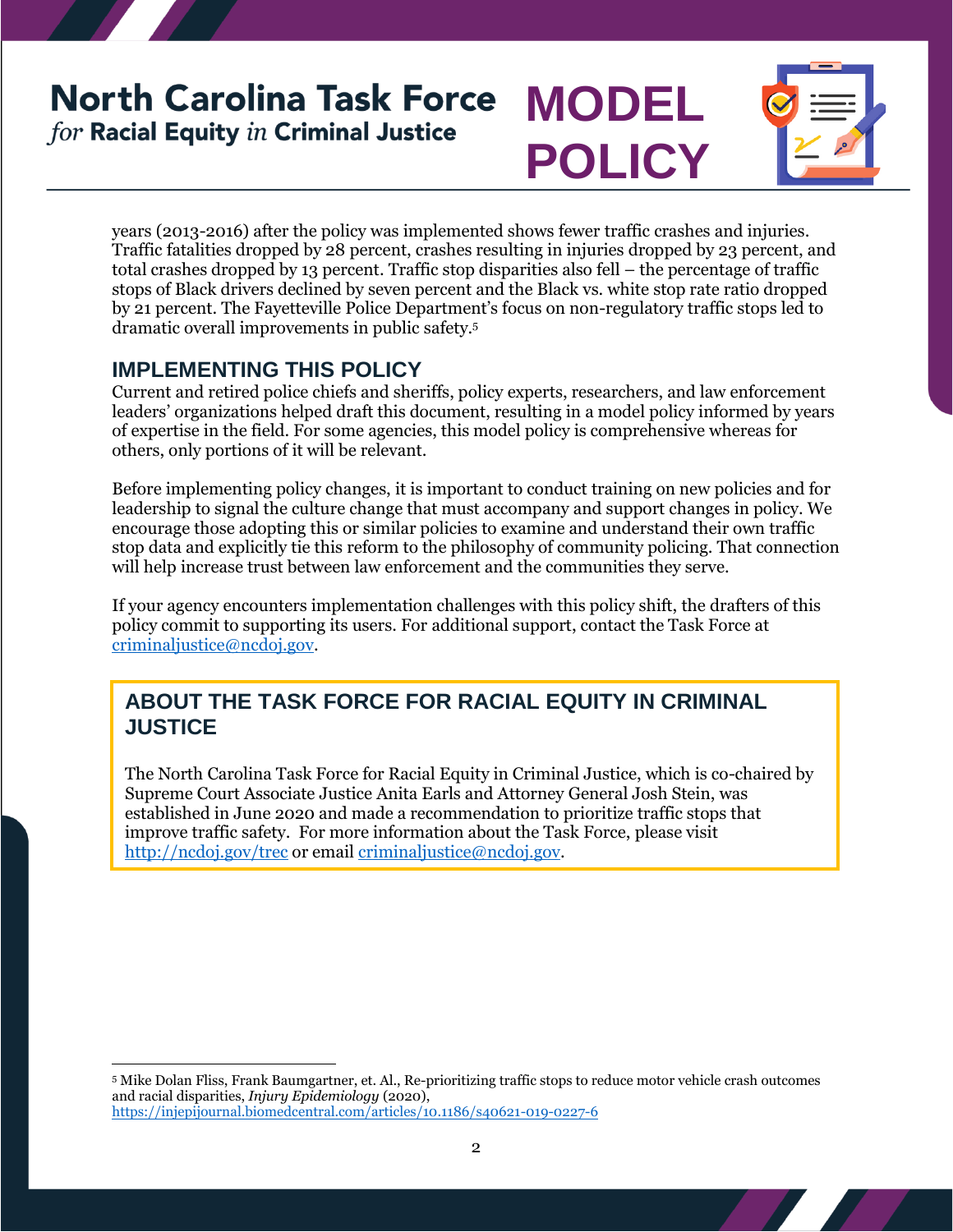### **North Carolina Task Force MODEL**  $for$  Racial Equity  $in$  Criminal Justice



**MODEL POLICY: FOCUS ON PUBLIC SAFETY TRAFFIC STOPS POLICY FOR [LAW ENFORCEMENT AGENCY]** *EFFECTIVE [EFFECTIVE DATE]*

**POLICY**

### **I. Policy Name.**

This policy shall be known as the "Focus on Public Safety Traffic Stops Policy for *law enforcement agency*."

# **II. Objective**

To prioritize and focus traffic stops on the leading causes of collisions and bodily injuries, as opposed to regulatory stops, thereby promoting public safety.

# **III. Directive**

- A. An officer should take some action when he or she observes a motor vehicle violation that is hazardous to public safety and when not otherwise engaged in law enforcement duties with higher public safety consequences. A hazardous violation occurs when there is a failure to comply with a law that exists primarily to protect the safety of those in vehicles and pedestrians. These violations constitute unsafe behavior, which expose life or property to danger through failure to act, or unsafe conditions, wherein a violator causes or permits an illegal or hazardous condition to exist in a vehicle or on a roadway used for traffic.
	- a. A law enforcement officer shall focus traffic stops on hazardous violations which most impact public safety, including but not limited to:
		- i. Speeding (20-141), when it causes a public safety risk
		- ii. Running a red light (20-158) or other dangerous movement on the roadway
		- iii. Reckless driving to endanger (20-140)
		- iv. Driving while impaired (20-138.1)
		- v. Seat belt and child restraint violations (20-135 and 20-137)
	- b. Even once officers make a stop, they should use their discretion to give a verbal or written warning for a hazardous violation and a "fix it" ticket (or additional warning) for an equipment violation or expired registration. Officers should weigh the totality of the circumstances and issue warnings when appropriate.
- B. Generally, an officer should not stop a violator for one or multiple instances of the following regulatory infractions:
	- a. Operating a motor vehicle:
		- i. Without a light illuminating a license plate
		- ii. With defective equipment, unless it prohibits safe operation of the vehicle at that time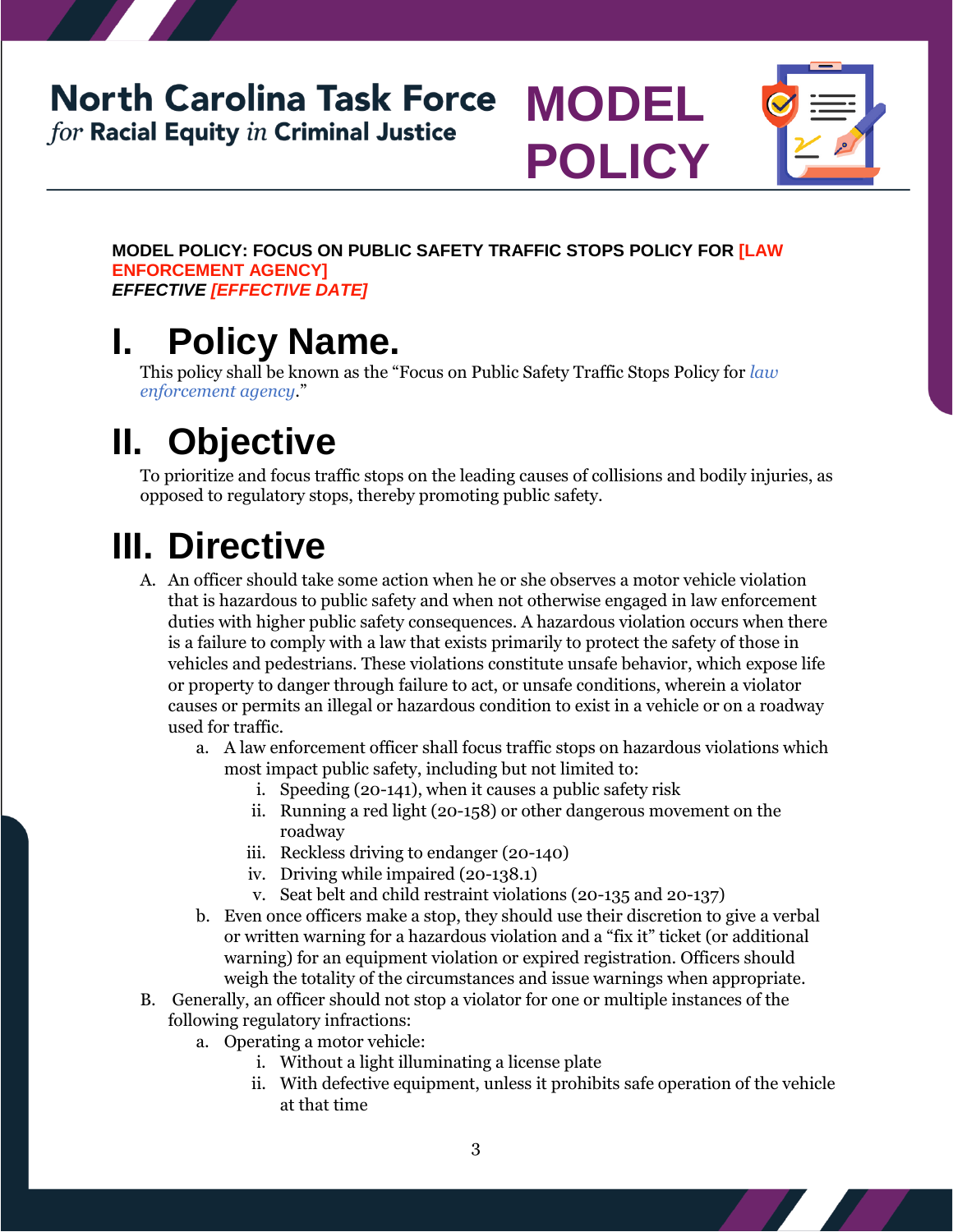### **North Carolina Task Force** for Racial Equity in Criminal Justice





- iii. Without brake lights or a high mount stop light, unless it creates unsafe conditions at that time
- iv. Without an exhaust system that prevents excessive or unusual levels of noise
- v. With certain sun-shading materials and tinting films
- vi. With certain objects suspended from the vehicle
- vii. With an expired registration, if the registration expired less than four months at the time of the stop
- viii. Without an inspection or with an expired inspection, if the inspection is less than four months overdue at the time of the stop
- b. If an officer makes a traffic stop for a hazardous violation and cites the violator for this reason, the officer can additionally cite the violator for nonhazardous infractions included in III.B.a. above.
- c. If a violation is nonhazardous and not included in (III.B.a. above), the officer should consider whether any action should be taken.
- C. Generally, license plates should not be run without reasonable suspicion that a nonregulatory violation or crime has been committed. Because of increased likelihood of involvement in crime, missing license plates should be considered hazardous for the purposes of this policy.
- D. Consistent with the statutory mandate on the Highway Patrol, law enforcement supervisors shall not measure officers' productivity based on the quantity of traffic citations or ticket quotas. Nor should their performance be evaluated on the number of citations issued or arrests made. (20-187.3)
- E. Law enforcement officers shall focus their traffic enforcement efforts in areas where most crashes occur, like thoroughfares or high-crash locations driven by current data, as opposed to in neighborhoods unless a moving violation that is dangerous to life and safety is observed by the officer.
	- a. Nonetheless, officers shall be responsive to community requests for traffic enforcement of hazardous traffic violations even if these calls originate in areas where crashes occur less frequently.
- F. Officers shall document the reason for all stops in the Computer Aided Dispatch ("CAD") system, notes on the citation, or field contact card] and provide to the driver of the vehicle the reason for the stop. It is highly recommended that all interactions are recorded with Body-Worn Camera or In-Car Video systems.
- G. This policy is not focused on investigatory stops and is instead focused on patrolinitiated stops based on the officer's observations at the time. Nonetheless, in accordance with *Rodriguez vs. United States*, the duration of any traffic stop shall be no longer than necessary to accomplish the purpose of the stop.
	- a. Except in extraordinary circumstances, i.e., evidence of human trafficking, officers conducting a traffic stop shall limit their questions of the driver and/or passengers to matters generally related to the facts giving rise to the reasonable suspicion that served as the legal basis for the traffic stop.